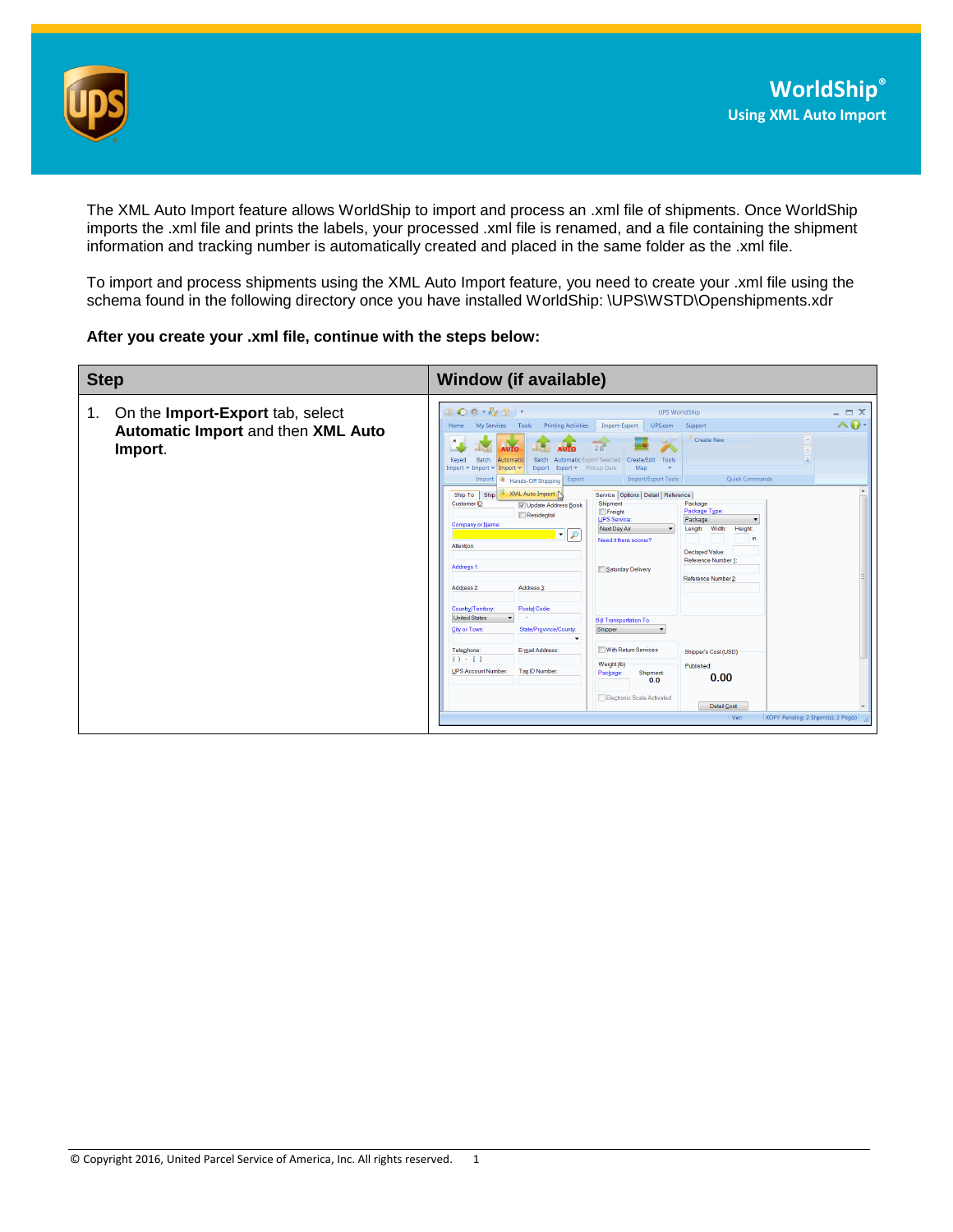

| The XML Auto Import window displays.<br>2.                                                                                                                                                                                                                                                                                                                                                                                                                                                                                                                                                                                                                                                                                                                                      | XML Auto Import<br>$\frac{2}{3}$ $\frac{2}{3}$                                                                                                                                                                                                                                                                                                                                                                                   |
|---------------------------------------------------------------------------------------------------------------------------------------------------------------------------------------------------------------------------------------------------------------------------------------------------------------------------------------------------------------------------------------------------------------------------------------------------------------------------------------------------------------------------------------------------------------------------------------------------------------------------------------------------------------------------------------------------------------------------------------------------------------------------------|----------------------------------------------------------------------------------------------------------------------------------------------------------------------------------------------------------------------------------------------------------------------------------------------------------------------------------------------------------------------------------------------------------------------------------|
| Use the default path in the XML Auto<br>$\bullet$<br>Import File Folder box, or click<br><b>Browse</b> and locate and select XML<br>directory from which to read the XML<br>import information.<br>Note: Be sure the schema path in the<br>.xml file indicates the location of the<br>.xdr file.<br>Use the default path in the Log File<br>٠<br>Destination Folder box, or click<br><b>Browse</b> and locate and select a<br>directory in which to save a log file<br>containing information on the<br>processing of successful and/or failed<br>shipments.<br>Select the Fail Shipments when<br>٠<br><b>Duties and Taxes are not available</b><br>check box to indicate that shipments<br>should not be processed when duties<br>and taxes are not available.<br>Click Start. | <b>Status</b><br>Start<br>Stop<br>Summary<br>Imported Shipments:<br>0<br>Close<br>Successful Shipments:<br>n<br>View Log<br>Ō<br><b>Failed Shipments:</b><br>XML Auto Import File Folder<br>Defaults.<br>C:\ProgramData\UPS\WSTD\IMPEXP\XML Auto Import\<br>Help<br>Browse<br>Log File Destination Folder<br>C:\ProgramData\UPS\WSTD\SYSLOG\XML Auto Import\<br>Browse<br>Fail shipments when Duties and Taxes are not available |
| WorldShip displays a reminder to check<br>your print stock.<br>Check your print stock.<br>Click OK.                                                                                                                                                                                                                                                                                                                                                                                                                                                                                                                                                                                                                                                                             | <b>UPS WorldShip</b><br>Please check your print stock.                                                                                                                                                                                                                                                                                                                                                                           |
|                                                                                                                                                                                                                                                                                                                                                                                                                                                                                                                                                                                                                                                                                                                                                                                 |                                                                                                                                                                                                                                                                                                                                                                                                                                  |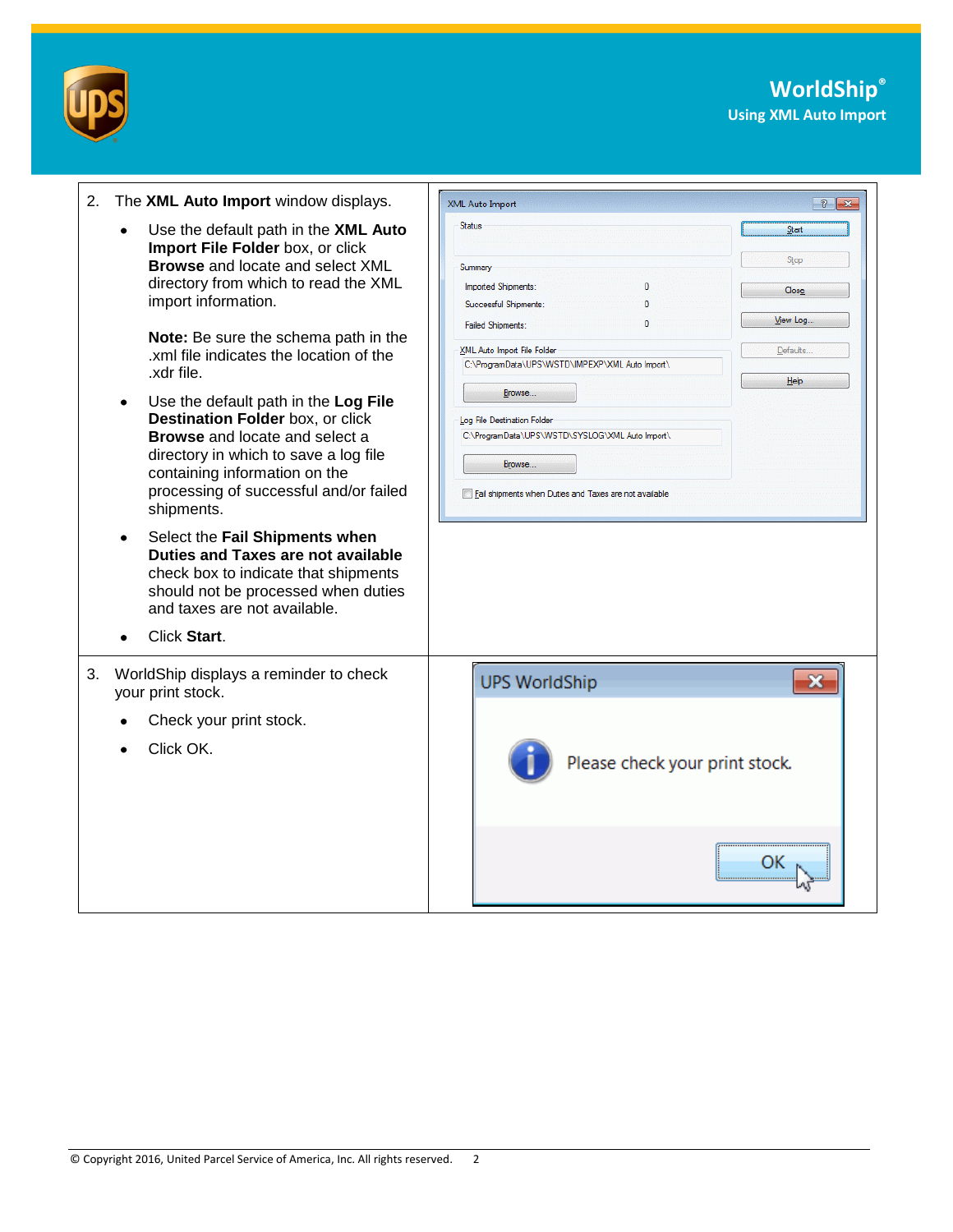



| 4. WorldShip polls the<br>C:\ProgramData\UPS\WSTD\ImpExp\XML<br>Auto Import folder, processes any new XML<br>files, and renames the file extensions to<br>"xxx." After processing each shipment, a file<br>is created to replicate the XML shipment,<br>and the process status is logged.<br>Monitor your XML Auto Import session.<br>Under Summary, view cumulative totals of<br>shipments that have processed successfully<br>and shipments that fail validation during the<br>current session.<br>Tips:<br>When you start a new XML Auto Import<br>session, the totals show zero.<br>As new shipments are imported and<br>processed, WorldShip updates the<br>summary totals to show the progress of<br>the current session.<br>If you stop the current session and<br>then begin a new session, the totals<br>show zero. | <b>XML Auto Import</b><br><b>Status</b><br>Waiting for file<br>Summary<br>Imported Shipments:<br>n<br>Successful Shipments:<br><b>Failed Shipments:</b><br>XML Auto Import File Folder<br>C:\ProgramData\UPS\WSTD\IMPEXP\XML Auto Import\<br>Browse<br>Log File Destination Folder<br>C:\ProgramData\UPS\WSTD\SYSLOG\XML Auto Import\<br>Browse<br>Fail shipments when Duties and Taxes are not available | $\mathcal{P}$<br>$\mathbf{x}$<br>Start<br>Stop<br>Close<br>View Log<br>Defaults<br>He |
|------------------------------------------------------------------------------------------------------------------------------------------------------------------------------------------------------------------------------------------------------------------------------------------------------------------------------------------------------------------------------------------------------------------------------------------------------------------------------------------------------------------------------------------------------------------------------------------------------------------------------------------------------------------------------------------------------------------------------------------------------------------------------------------------------------------------------|-----------------------------------------------------------------------------------------------------------------------------------------------------------------------------------------------------------------------------------------------------------------------------------------------------------------------------------------------------------------------------------------------------------|---------------------------------------------------------------------------------------|
| 5.<br>To view the XML Auto Import Log:                                                                                                                                                                                                                                                                                                                                                                                                                                                                                                                                                                                                                                                                                                                                                                                       | <b>XML Auto Import</b>                                                                                                                                                                                                                                                                                                                                                                                    | $\theta$ $\mathbf{x}$                                                                 |
|                                                                                                                                                                                                                                                                                                                                                                                                                                                                                                                                                                                                                                                                                                                                                                                                                              | Status                                                                                                                                                                                                                                                                                                                                                                                                    | Start                                                                                 |
| Click View Log.                                                                                                                                                                                                                                                                                                                                                                                                                                                                                                                                                                                                                                                                                                                                                                                                              | Waiting for file                                                                                                                                                                                                                                                                                                                                                                                          |                                                                                       |
| Tips:                                                                                                                                                                                                                                                                                                                                                                                                                                                                                                                                                                                                                                                                                                                                                                                                                        | Summary                                                                                                                                                                                                                                                                                                                                                                                                   | Stop                                                                                  |
| If you click View Log during a session,<br>the log file for the current session<br>appears.                                                                                                                                                                                                                                                                                                                                                                                                                                                                                                                                                                                                                                                                                                                                  | Imported Shipments:<br>Successful Shipments:<br>$\mathbf{0}$<br><b>Failed Shipments:</b>                                                                                                                                                                                                                                                                                                                  | Close<br>View Log                                                                     |
| If you click View Log before or after a<br>session, the log file for the last session<br>displays.                                                                                                                                                                                                                                                                                                                                                                                                                                                                                                                                                                                                                                                                                                                           | XML Auto Import File Folder<br>C:\ProgramData\UPS\WSTD\IMPEXP\XML Auto Import\<br>Browse<br>Log File Destination Folder<br>C:\ProgramData\UPS\WSTD\SYSLOG\XML Auto Import\<br>Browse<br>Fail shipments when Duties and Taxes are not available                                                                                                                                                            | Defaults.<br>He                                                                       |